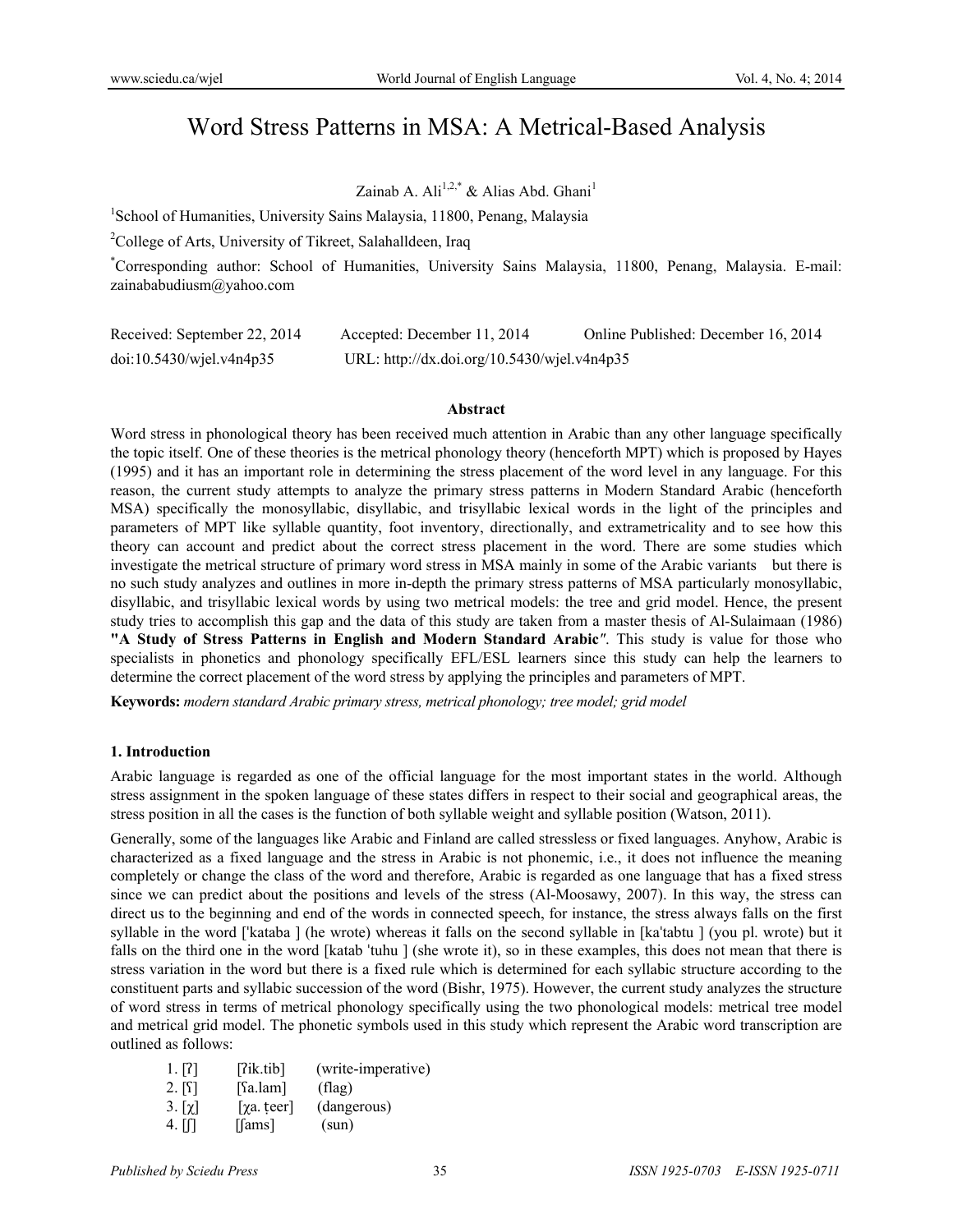| $5.$ [t]   | $\lceil$ tib]         | (medicine) |
|------------|-----------------------|------------|
| 6. [s]     | [sa.deeq]             | (friend)   |
| $7. [d_5]$ | [dʒa.la.sa]           | (he sat)   |
| $8.$ [ħ]   | [ $\hbar$ a.li: $b$ ] | (milk)     |
| 9. [0]     | [tim. $\Theta$ a:l]   | (statue)   |
| 10. [d]    | [da:bat]              | (officer)  |
| 11. [q]    | [qaa.la]              | (he said)  |

Other symbols are used in this study are as follows:

1. ˂> stands for extrametricality

2.(ˈ) stands for primary stress

 $3.(\circ)$  stands for light syllable

4. (─) stands for heavy syllable

5. (═) stands for superheavy syllable

# **2. Linear VS. Non-linear Phonology**

English stress is regarded by most structuralists as an underlying feature of individual phonemes, and English is in fact treated as a "paradigm case of a language with a free stress" (Goyvaerts &pullum, 1975, 201; cited in Pater, 1992, 5). Chomsky and Halle in their book in (1968) The Sound Pattern of English (henceforth SPE) challenged this view by assuming that the stress patterns of words are derived by rule rather than being simply marked in the lexicon but even though, they do not completely encompass some important generalizations that are still used in the current approaches to the problem of defining the set of rules for English stress. For example, the stress placement of the nouns are discussed in SPE by starting with presenting the three classes of nouns. They are given in Table (1) (See Chomsky & Halle, 1968, 71):

**Table 1.** Three Classes of Nouns

| America  | aroma   | agenda   |
|----------|---------|----------|
| Cinema   | horizon | synopsis |
| Asterisk | corona  | appendix |
| Analysis | angina  | placenta |

As Sampson (1975) maintains, Chomsky and Halle have taken into consideration only individual segments and not their syllabification in their explanation of these patterns of main stress. Thus, their set of rules is considered as "excruciatingly complex" (Ibid., 464). However, the main generalization was that for nouns with a final lax vowel, the penult vowel is stressed either if it is tense (column 2 above), or if it is lax and followed by more than one consonant (column 3) and the antepenult is stressed (column 1) when neither of these conditions is achieved, i.e, the penult vowel is lax and followed by only one consonant (Pater, 1992).

In addition, there are some works which deal with stress assignment in various dialects in Arabic like Abdo (1969), Johnson (1979) and some others who treated the stress in terms of segmental feature not the relative prominence relation among syllables. Consequently, the appearance of nonlinear approaches in the early years of the 70ts like auto-segmental and the metrical phonology was a reaction towards the SPE system by treating the stress assignment in terms of syllable rather than in segment (AL-Abdely, 2011). Accordingly, the main statement of auto-segmental phonology is that " phonological representations are composed of several parallel, independent tiers of segments: tones and phones" (Al-Bay, 2001, 7). In 2011, AL-Abdely adds that auto-segmental phonology reflects that tones and segments are separated out into tiers in which they are related to each other by correlating lines that may not cross. However, the most fundamental post-SPE phonology is the metrical approach since it can provide a new system of stress assignment which is based on trees with labeled nodes.

# **3. Metrical Phonology Theory**

MPT emerged during the late seventies as part of nonlinear phonology. At first, the origin of the MPT belongs to Liberman's work (1975; cited in Al-Jarrah, 2002) on English word and phrasal stress. Later on, the English stress has treated within this framework and elaborated in Liberman and Prince (1977), Selkirk (1980) and Hayes (1981; cited in Dresher & Kaye, 1990). It is necessary to state that the general typology of stress systems was suggested in Halle and Vergnaud (1987; cited in Archibald, 1993) and Hayes (1981; cited in Dresher & Kaye, 1990) and it is totally based on the metrical theory (henceforth MT). Besides, this theory collaborates with its autosegmental counterpart to develop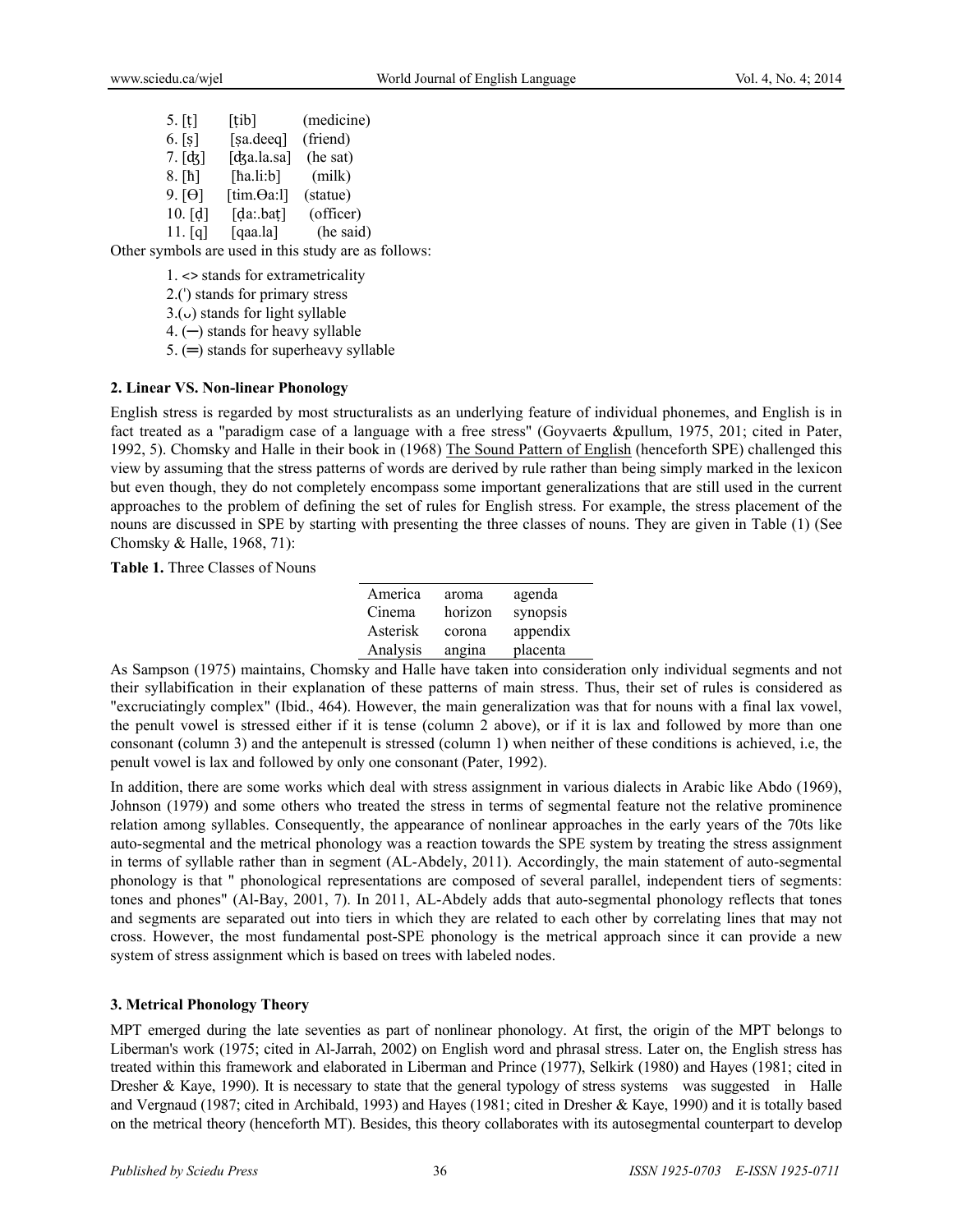specific alternatives to the nonlocal devices of linear theory like the rule variables and abbreviatory conventions (Kager, 1996)**.** According to Liberman's work, MT has viewed the stress as follows:

> Stress is not a phonemic feature of individual vowels in a word (as Earlier generative accounts, exemplified in Chomsky and Halle's Sound pattern of English, would have it), but that stress is a relative property to be captured in a hierarchical structure. Stress is conceptualized in terms of the relative prominence of syllables. A node is strong not by virtue of some inherent property, but because its sister node (in a binary branching structure) is weak. (Gills et al., 1995, 5)

The hierarchal organization of metrical structures is formally represented in terms of two models which are metrical trees and metrical grids. These two models are important to show the metrical structures hierarchically to account the phonetic and phonological differences between the stressed syllables and ordinary syllables. Therefore, this study sheds light on these two models and shows how the first one differs from the second model.

#### *3.1 Metrical Tree*

The segments in MP are grouped into syllables, syllables into metrical feet, feet into phonological words and words into larger units. In turn, the feet are organized into weak and strong (AL-Abdely, 2011). This is shown in Figure (1) in which (M) stands for a prosodic word and (F) stands for foot which contains syllables, 's' stands for strong and 'w' stands for weak:



**Figure 1.** The Structure of the Feet according to Metrical Phonology (Gills et al., 1995)

Gradually, in MP, the prominence in stress is determined by the strong/ weak feature rather than inherent phonetic realization because it is partially assigned by the relations between nodes in a branching tree where one node is strong and the other ones are weak and this shows that the strong node which is stronger than its weak sister node (see Hogg & McCully, 1987). In the same regard, AL-Abdely (2011) states that metrical tree provides the relative prominence of each constituents by labels of strong/weak (henceforth S/W) since it is composed of two syllables which are S-W or W-S and the constituent with S label has greater prominence than its sister constituent whereas the constituent with W label has less prominence than its sister constituent. See the following trees in (2) that represent the two words 'English' and 'behind' respectively (Ibid.):



**Figure 2.** The Tree Representation of the Words 'English & Behind'

It is clear that the two words 'English' and 'behind' are disyllabic words and in the word 'English', the first syllable is the strong syllable and the second syllable is the weak one whereas in the word 'behind', the first syllable is the weak one and it is the second syllable that attracts the stress which is the strong syllable (Ibid.). In (1996), Bradly further adds that the metrical trees can also be used to show the internal structure of words syllabically and to preserve the relative prominence between syllables in words that are multisyllabic. See the following figure (3) which represents the word 'execute':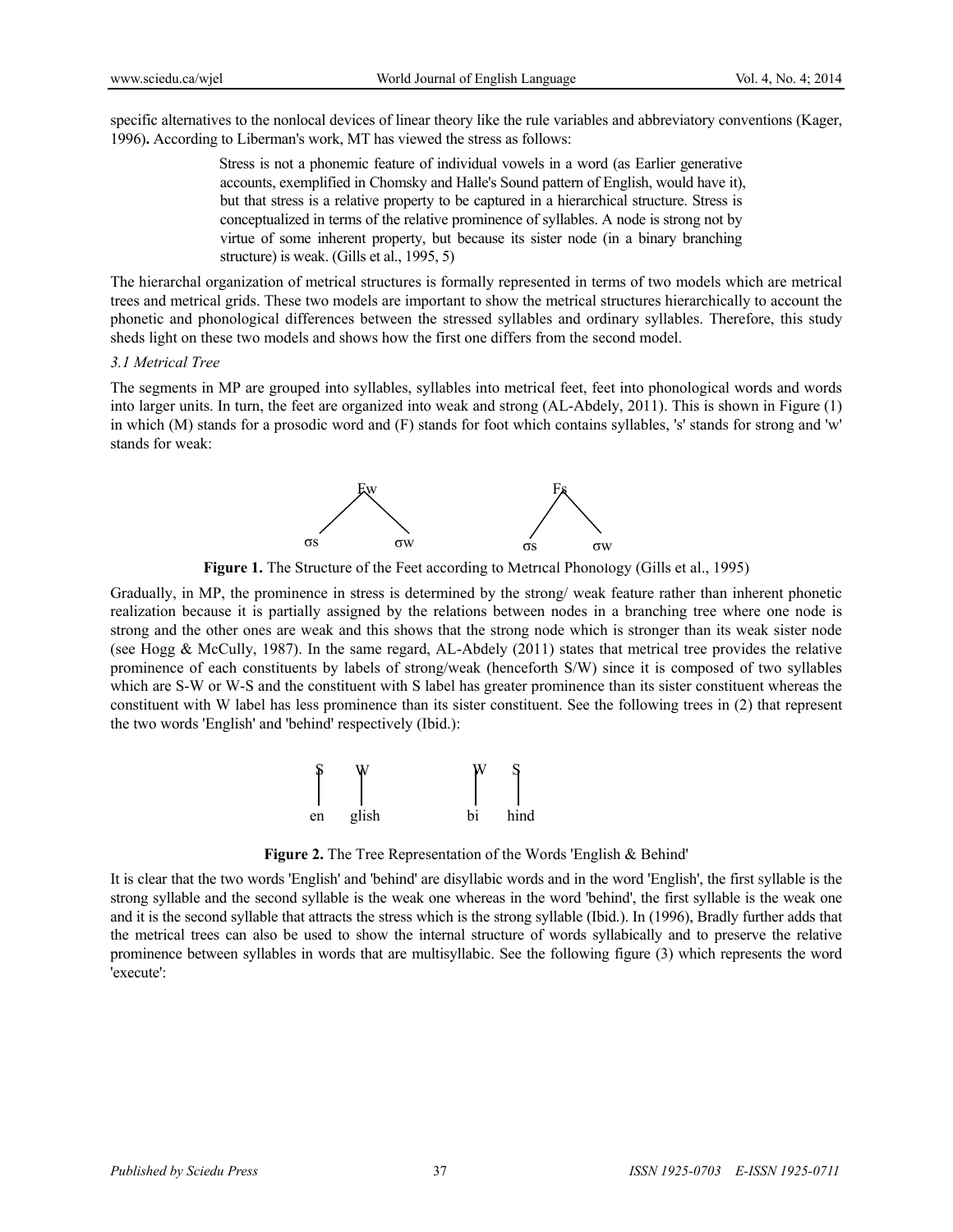

**Figure 3.** The Representation of the Internal Structure and Relative Prominence of the Word 'Execute'

We can see in the above example, the word 'execute' has three syllables in which the first and third one are strong but the first syllable is the more prominent than the third syllable because the first one is labeled by (S) and (+) marks while the third one is labeled by (S) and (-) marks and therefore, the first syllable attracts the primary stress since it is stronger than the third syllable (Ibid.).

Furthermore, another example is given by Pater (1992) to represent the metrical structure of the word 'decoration ' in the following diagram:



**Figure 4.** The Metrical Structure of the Word 'Decoration'

It is important to mention that metrical tree has been used by Arab researchers to analyze the stress patterns of some Arabic dialects like Palestinian Arabic by Abu-Salim (1981); Al-Bay (2001) and Iraqi Arabic specifically Hity Iraqi Arabic by AL-Abdely (2011).

# *3.2 Metrical Grid Model*

The idea of grid began in Liberman (1975, cited in Al-Jarrah, 2002) and later on it is adopted by Liberman and Prince (1977); McCarthy(1979 a/b) and Hayes (1981; cited in Dresher & Kaye, 1990). They adopt the view that stress is an autonomous phonological reality that reflect the hierarchical organization of the rhythmic structure or grid and it is not an equivalent phonological feature to [nasal] (Ibid, 1977). However, the grid is an alternative way of expressing the internal metrical structures of words, phrases and sentences hierarchically as well as treating a phenomenon that is found in some languages involving English where stress moves to avoid stress clash (AL-Abdely, 2011). Hogg and McCully (1987) maintain that the metrical grid shows the information related to stress in a novel way and they also represent the whole account of grid levels in which the grid marks, stars, asterisks or Xs stand next to each in their respective columns.

Pater (1992) illustrates that the grid, unlike tree, can only show the prominence of the syllables rather than the groupings, or constituent structure of the syllables, i.e., 'foot structure' and an asterisk determines for each syllable and then an extra one for each of the 's' marks above it in the tree. The grid is represented in Figure (5) for the word 'decoration' as follows (Ibid.):



decoration **Figure 5.** The Grid Representation of the Word 'decoration'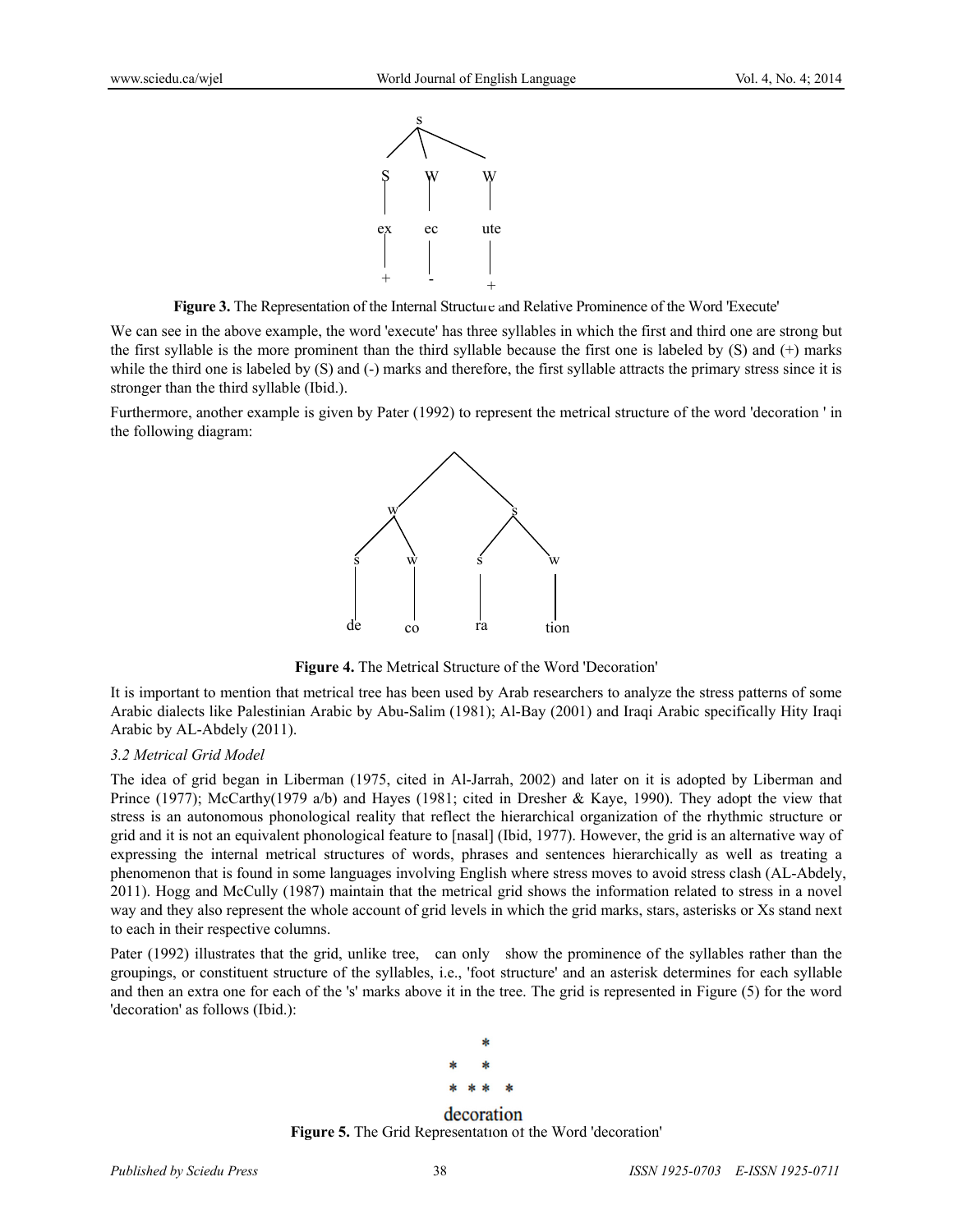Clark and Yallop (1990) present an example 'Parramatta' to simplify the tree and grid and show how the tree can be converted into a grid by representing the entries at levels corresponding to the levels of the tree. The tree on the left below shows the stress pattern of the word 'Parramatta' in which the greatest stress on the third syllable and minimal stress on the second and fourth syllables and the tree can be planned to a grid, as represented on the right, where the x-entries agree to the nodes on the tree as seen in (6) below (Ibid.):



**Figure 6.** The Tree and Grid Representation of Stress Pattern of the word 'Parramatta'

Moreover, grid model is beneficial in showing the shifting in the stress. In the following example (7), the asterisks on line 0 indicate each potentially stress-bearing unit and stressed syllables have another asterisk on line 1 which have only secondary stress while syllables with another asterisk on line 2 are those with a primary stress (AL-Abdely, 2011):

| Line 2 |          |    |    |    |                         |
|--------|----------|----|----|----|-------------------------|
| Line 1 |          | ж. |    | -* |                         |
| Line 0 |          | -* | ×. |    | * *                     |
|        | Heathrow |    |    |    | <b>Heathrow Airport</b> |

**Figure 7.** The Grid Representation of the Stress Shift

It is obvious that primary stress moves from second syllable in 'Heathrow' to the first syllable of the word 'airport' to be a secondary stress when the word 'airport' is linked with the word 'Heathrow' and the aforementioned example shows further how the metrical grids can treat the stress clash by moving the stress position as well as representing the rhythmic beats in a particular utterance (Ibid.). Moreover, metrical grids can be represented vertically and horizontally dimensions in which a grid stands for the relative prominence vertically and rhythm horizontally. On the same line, Kager (1996) adds that this can not be achieved by using metrical trees as they do not reflect rhythmic beats and the height of each column marks the stress level of syllable at its base and the higher column will represent the more prominent syllable than others. Consider the following examples that illustrate the vertical and horizontal dimensions of a grid as in (8) (Ibid.):

| Line 2            |       |        | ж.         | ×         |
|-------------------|-------|--------|------------|-----------|
| Line <sub>1</sub> | *     | -8     | * *        | * *       |
| Line 0            | $*$ * | * *    | * * * *    | * * * *   |
|                   | Mango | reduce | horizontal | Phonology |

**Figure 8.** The Vertical and Horizontal Dimensions of a Grid Representation

In brief, trees mark hierarchy, constituency, and stress while grids mark hierarchy without constituency which are used to compute rhythm and consequently, trees use the notion that stress is purely relational and in the same time grids also mark substantive levels (Dresher, 1996)**.** 

# **4. The Internal Structure of the Syllable in Arabic**

In Arabic, the internal structure of the syllable is classified into onset and rhyme (henceforth O and R Respectively). In MSA, like in all Arabic dialects (see Al-Anani and May, 1978; Holes, 1995) for their Classical Arabic and (Abu-Mansour, 1990) for Mekkan Arabic, the syllable must contain an O that is composed of only one consonant immediately located in front of the nucleus (henceforth N) and R which is further classified into N and Coda(henceforth C). In this vain, AL-Jarrah (2002, 49) represents the structure of the syllable as it is composed of O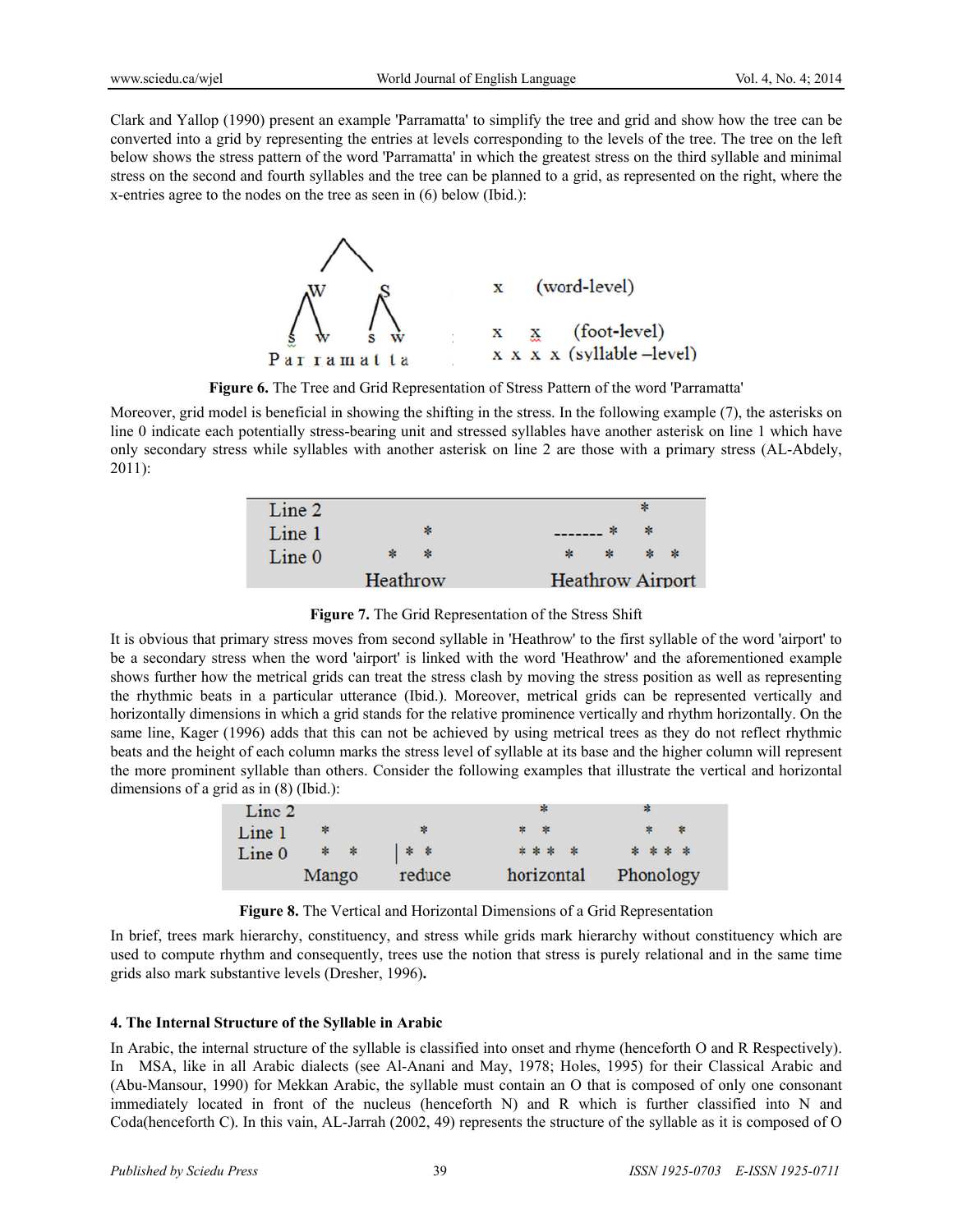(which is weak) and R (which is strong), See the following:



**Figure 9.** The Arabic Structure of the Syllable

Gradually, the rhyme contains the strong syllable which is the nucleus with any vowel and consonant that follow it which is regarded as the weak syllable ( Ibid., 50). See the following:



**Figure 10.** Light and Heavy Syllables in Arabic

Moreover, the syllable must contain an onset which means that there is no syllable that begins with a vowel and words can contain onset without coda, i.e., codas are optional like in the syllable structure CVV of the word [fi:] (in) (Al-Bay, 2001, 36), see the following Arabic examples:



**Figure 11.** The Internal Structure of the Two Arabic Words [qalam] 'pen' and [da:r] 'house'

It is worth to mention that there are two important factors for assigning the stressed and unstressed syllables in Arabic: (1) the internal structure of the syllable particularly 'weight', and (2) the position of the stressed syllable and its relative to all other syllables in the same word (Abu Salim, 1980). Mainly, the internal structure of the syllable in Arabic has six kinds of syllables which are classified mainly into three categories: light, heavy, and superheavy (Al-Jarrah, 2002).

1)Light syllable is composed of a consonant followed by a short vowel (CV) like [kataba] 'he wrote'.

2)A heavy syllable is composed of either a consonant is followed by two vowels (CVV) like [mustaʃfaa] 'hospital' or a consonant is followed by a short vowel and consonant (CVC) like  $[mu$  $[allow]$  'teacher'.

3)A superheavy syllable is composed of a consonant followed by one or two vowels followed by one or two consonants:

- a) CVVC [yasʔaluun] 'they ask' consonant +long vowel +consonant
- b) CVVC [yawm] 'day' consonant +diphthong +consonant
- c) CVCC [ʔakalt] 'she ate' consonant +short vowel +double consonant
- d) CVCC [barq] 'thunderbolt' consonant +short vowel +consonant +consonant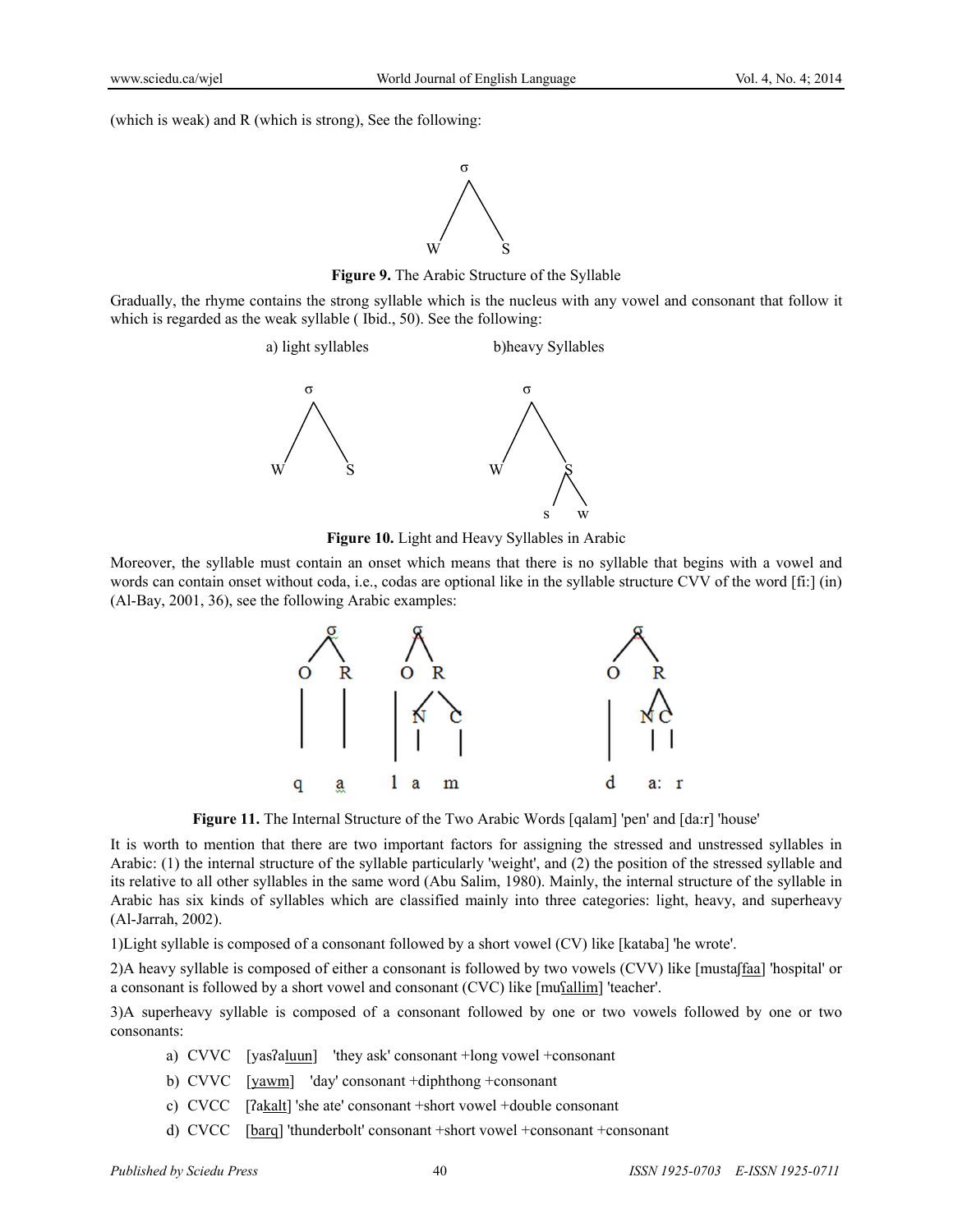# e) CVVCC [[aabb] 'young' consonant +long vowel +double consonant

However, the position of stressed syllable as its relation to other syllables can be determined by three categories: stress on the ultimate, stress on the penult, or stress on the antepenult (Mitchell, 1960). Another category must be mentioned according to Harris (2007), open syllable and closed syllable are two kinds of the syllables in which the first one ends in a vowel and the second syllable ends in a consonant. In addition, the open syllable has a non-branching rhyme, i.e., the R has N but not C and a closed syllable has a branching rhyme, i.e., R has both N and C.

# **5. Metrical Parameters with Reference to MSA**

There are five parameters (henceforth Ps) which have an important role in determining the stress assignment according to MP, these are summarized with reference to Arabic language as follows:

# **P1: Binary and Unbounded Feet** (henceforth B & U)

Feet may be binary, unbounded, in which the first one is composed of, at most, two members in which one of them is strong and the other one is weak whereas unbounded feet is composed of any number of members which are one strong and any number of weak. The third kind of the foot is called degenerate foot which contains only one syllable, consider figure (12) below (Archibald (1993):



**Figure 12.** The Four Kinds of the Feet

In Arabic, feet are binary and it allows no more than two elements, i.e., two syllables or subsyllables (moras) must have a direct dominance under a feet node (AL-Abdely, 2011). Likewise, AL-Jarrah (2002) states that in Arabic the foot contains two moras, the first of which is stronger; and any single heavy syllable constitutes a metrical unit or foot by itself, therefore two light syllables (LL) or one heavy syllable can constitute a possible foot in Arabic. The following diagram shows how the pairs of light syllables form the foot construction of the word [ʔadwiyatuhu] (his medicine):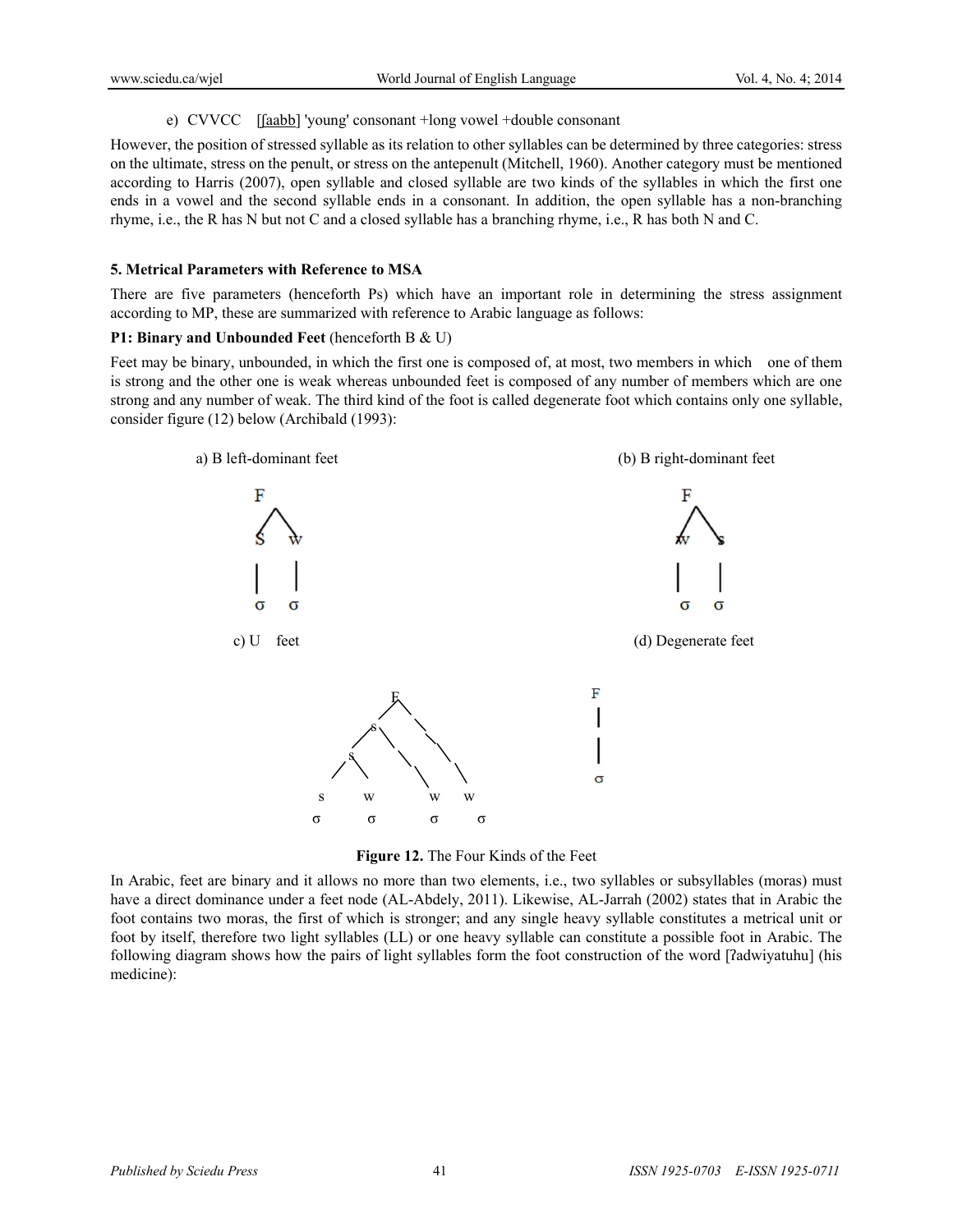

**Figure 13.** The Foot Construction in Arabic (AL-Jarrah, Ibid.)

#### **P2: Direction of Tree construction**

The foot construction happens either from left-to-right or right-to-left (Gillis et al., 1995). Words are parsed into feet starting either from left-to-right like in Arabic or right-to-left like in English and the parsing of the words as a left-to-right or right-to-left is language specific (Hayes, 1989), see the following word [da.ra.sa] (he studied) as it starts parsing from left-to-right:



**Figure 14.** The Feet Parsing in the Word [da.ra.sa] (he studied)

#### **P3: Foot Headedness or Construction**

It is important to identify how the foot is constructed for purposes of stress placement. The foot is defined by Davenport and Durham (1998, 149) as "an organizing structure for combining syllables, or more precisely for combining stressed and unstressed syllables" and hence, the foot results from combination between the stressed and unstressed syllables. In (2008), Swain mentions that the headedness parameter specifies whether the language has right- or left-headed feet. According to Hayes (1995), stress is determined by constructing a layer of feet across a word and it is usually that one of the foot within the word stands out and then it determines main stress (Oostendorp, 2005). In this respect, Kager (1996,6) maintains that "there is a small universal inventory of foot types, and languages can only select types from this inventory" and there may be languages in which there is neither a clue for the metrical feet nor showing of how a particular syllable systematically stronger than its phonological neighbors .

However, Hayes (1995) summarizes the typology of the languages into two types. The first one is called iambic languages which have the right dominant and permit the following feet (LL), (LH), (H) and (L) if the language permits degenerate feet ('L' stands for a light syllable and 'H' stands for a heavy syllable). On the contrary, trochaic languages have the left dominant which are further categorized into two types: moraic trochees and syllabic trochees in which the first ones are QS that permit the following feet: (H), (LL), and (L) if the language permits degenerate feet and conversely, the second trochees are QI which permit any disyllabic foot and monosyllabic if the language permits degenerate feet (Ibid.). A language with metrical feet selects either iambic or trochaic feet and the two types of the foot are not allowed in one language (see Oostendorp, 2005). See the following diagram in (15) that shows the syllabic trochaic, moraic trochaic and moraic iamb respectively and the symbols (x) and (.) stand for a strong and light foot (Ibid.):

|          | (a) Syllabic Trochee | (b) Moraic Trochee |  | (c) Moraic lamb |  |  |
|----------|----------------------|--------------------|--|-----------------|--|--|
| (x       |                      | $(x - x)$          |  | $(x - x)$       |  |  |
| $\sigma$ |                      | $(u \quad u)$      |  | $(\mu$ $\mu)$   |  |  |

**Figure 15.** Mora Representation in the Typology of the Languages

However, Arabic language like other Arabic dialects is the one that needs trochaic rhythm in which the stress is located on the first element and hence Arabic language constructs moraic trochee feet that maximally involves of two moras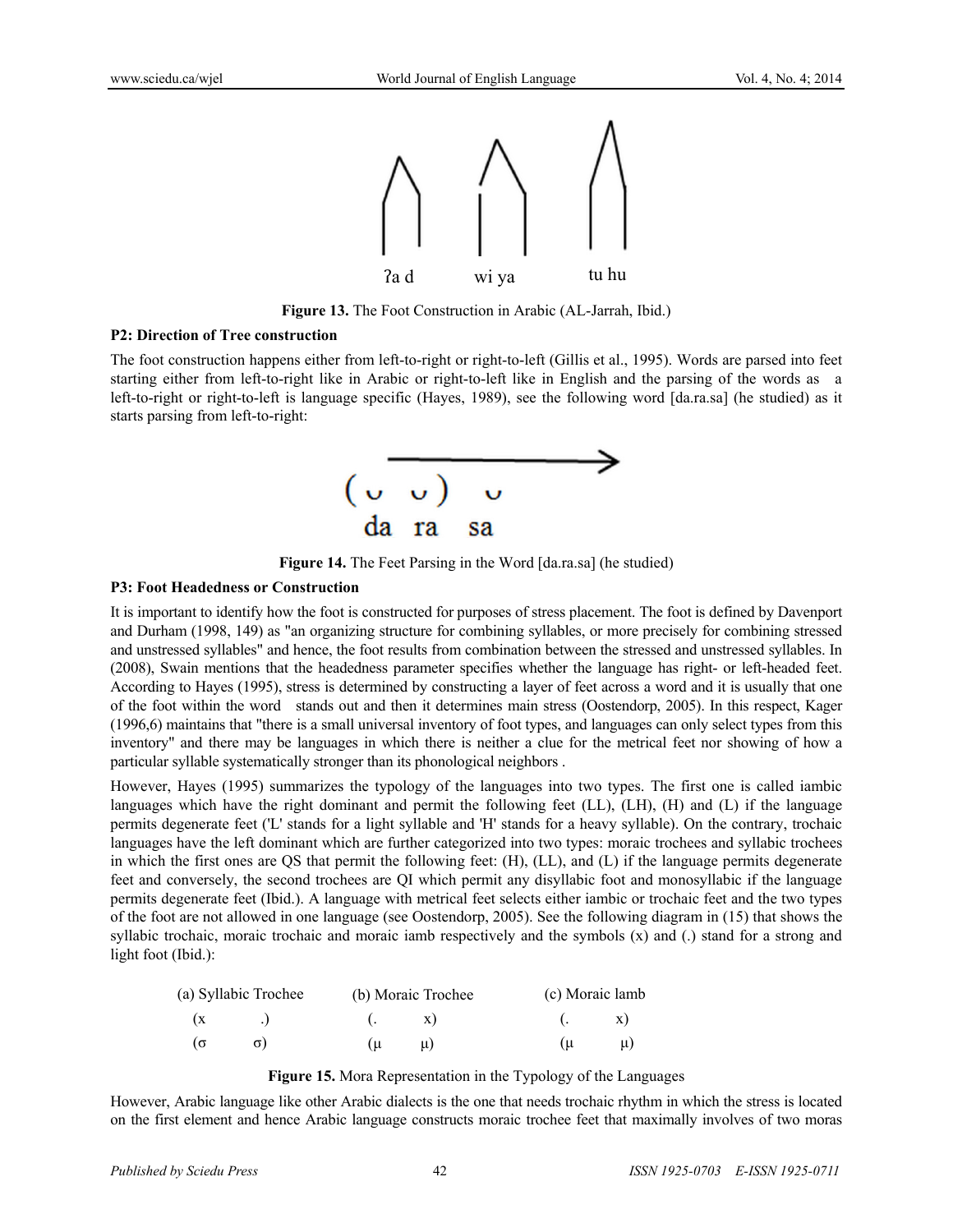(two light syllables or one single heavy syllable) which means that the only possible foot construction in Arabic is the moraic trochees (see Al-Bay, 2001; AL-Abdely, 2011).

#### **P4: Quantity Sensitivity (QS)**

Languages differ according to whether they are either QS or insensitive (henceforth QI) with respect to stress assignment. In many languages, it is noticed that the heavy not light syllable that attracts stress and hence as already mentioned heavy syllable is the one that has commonly branching rhyme whereas the light syllable has a non-branching rhyme. It is usually the languages that contain such difference, i.e., heavy and light syllables (between the weights of syllables) are called QS languages whereas the languages that don't have such difference are called QI languages (Harris, 2007). Besides, the syllable in QI languages can happen with or without branching rhymes but the distinction between these kinds of syllables has no relation to the placement of stress (Ibid.).

Interestingly, Arabic is the one that is regarded QS language like all variants of Arabic since it distinguishes between the heavy and light syllables (AL-Abdely, 2011; AL-Jarrah, 2002). QS languages are the ones which are based on syllable weight in determining stress location and this can be done using moras. It is important to mention that stress assignment is described by Prague school ( Jakobson, 1971) in terms of what is called moras rather than syllables since the use of mora is essential in determining the stress assignment not only in indicating the segmental length and syllable weight but also in indicating syllabification (Al-Bay, 2001). However, this type of syllable-internal structure is formalized by Hyman (1975) and it is further developed by Hayes in (1989) to distinguish between the syllables in the words. Besides, in moraic model, the mora measures the weight of the syllable in which the light syllable involves one mora (monomoraic) whereas heavy syllable involves two moras (biomoraic) and superheavy involves three moras (Hegberg, 2006).

As far as the Arabic language is concerned, AL-Jarrah (2002) assigns the use of mora is essential to tackle stress assignment since it can show the difference between the heavy and light syllable and Arabic has all the three kinds of syllable, i.e., light, heavy, and superheavy syllable and therefore the light syllable consists of one mora and the heavy syllable consists of two moras while the superheavy syllable involves three moras. The following are the three kinds of the syllable which are represented by tree and grid model in (a), (b), and (c) respectively where the underlined represents the rhymes of the syllable and  $(\mu)$ , (\*) stand for the mora in tree and grid model respectively (Ibid.):



**Figure 16.** The Representation of Mora in the Three Kinds of Arabic Syllable by Tree and Grid Model

#### **P5: Extrametricality**

The notion of extrametricality has introduced by Liberman and Prince (1977) to treat the exceptional behaviors of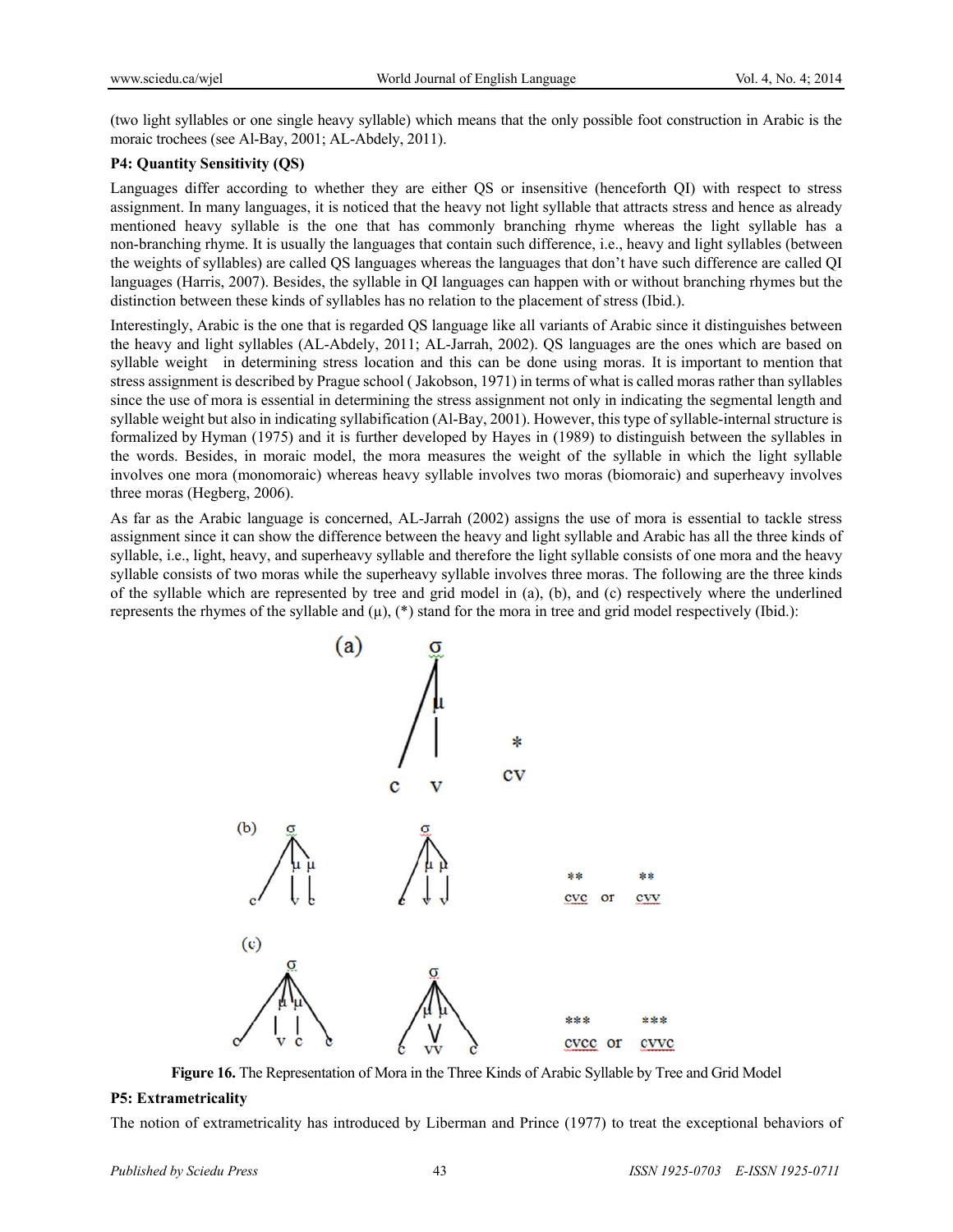closed syllables and the invisibility of peripheral elements to stress rules (Watson, 2011). Besides, extrametricality is regarded as a fundamental concept in MP since it has an important role in assigning the stress placement and indicating the extrametrical element in the word which must be 'invisible' to stress assignment (AL-Abdely, 2011). However, extrametricality is symbolized by  $(\leq)$  notation and it can be used for a certain cases: First, the consonant, syllable, and foot are only considered as extrametrical in respect to the extrametrical constituents; second, the constituent is extrametrical when it occurs either left or right of its domain and the unmarked edge for extrametricality is the right one (Hayes, 1995).

In Arabic, Hayes (1995) assures that the rightmost consonant is analyzed as invisible to stress rules through extrametricality indicating that final CVC is equivalent in weight to non-final CV instead of specifying that CVC is light finally which are heavy non-finally and that CVCC and CVCV syllables are heavy finally which are superheavy non-finally, see the following :

| Final           | Non-final  |
|-----------------|------------|
| CV <sub>1</sub> | CV         |
| CV < C          | CV         |
| <b>CVV</b>      | <b>CVV</b> |
| CVC < C         | <b>CVC</b> |
| CVV < C         | <b>CVV</b> |

Accordingly, the quantity of the syllables in Arabic language can be summarized by tree diagrams as follows: (a) Non-final Position Final Position



**Figure 17.** Extrametricality in Non-Final and Final Position of Light Syllable, Heavy Syllables and Superheavy Syllables

# **6. Metrical Primary Stress Patterns in MSA**

Arabic syllable structure has been given intensive research for more than two decades and researchers like Al-Anani and May (1978), McCarthy (1979 a/b, 1980), Selkirk (1980), Abu-Salim (1980) and AL-Sulaimaan (1986) have argued upon the rules of stress in Arabic as follows:

1)Stress occurs on the last syllable of the word if it is superheavy /cvcc/ or /cvvc/ ,e.g ., [daˈrast] (she studied) , [qɪˈṭa:r] (train), [kɪˈta:b] (book)

2)Stress occurs on the penult if it is heavy /cvc/ or /cvv/ and the final syllable is not superheavy, e.g., [yakˈtubna] (they (fem.) write), [juˈhuudun] (efforts)

3)Otherwise, stress the antepenult syllable, e.g., [ˈkataba] (he wrote), [ˈʃaʤarah] (tree)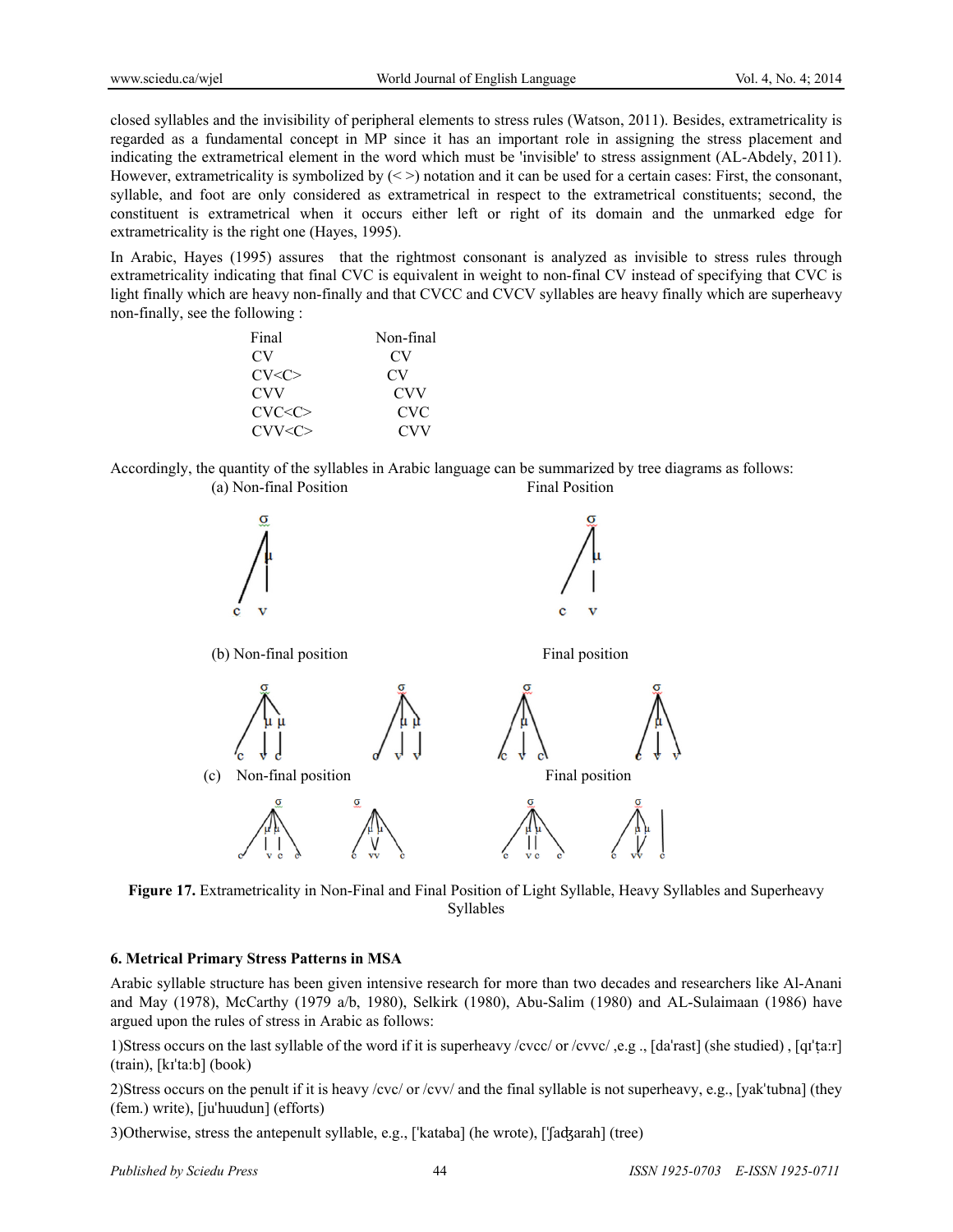However, the stress patterns of MSA will analyze in the light of the aforementioned five parameters to identify the metrical rules of Arabic language and to see whether the metrical phonology theory can predict and generate the stress patterns rules in MSA correctly. Besides, this study is concerned specifically with analyzing only the monosyllabic, disyllabic and trisyllabic words.

#### *6.1 Monosyllabic Lexical Words*

Phonetically, words that have one-syllable are realized in the following two types:

| 1) CVVC | ['su:q] $(market)$ |                       | $[\text{`fi:}1]$ (elephant) |
|---------|--------------------|-----------------------|-----------------------------|
| 2) CVCC | ['dars] (lesson)   | $[\text{arg}]$ (east) |                             |

By applying the metrical rules of stress according to Hayes (1995), the last consonant in a superheavy syllable must be regarded as extrametrical at the level of syllabification. See the following diagram (18) that shows the stress assignment of the two words [ˈsu:q] (market) and [ˈdars] (lesson) using the tree model:



**Figure 18.** The Metrical Structure and Extrametricality of Monosyllabic Words

Consequently, the stress prominence in the above two words are shown in the following diagram (19) in which the final consonant is disregarded and the moraic foot is formed by remaining heavy syllables as bimoraic. This is described by x to show the location of the stress and it is surrounded by brackets to indicate the foot binary, see also (Al-Bay, 2001) for her analysis of Palestinian Arabic variant):

| (x) |                         | (x) |              |
|-----|-------------------------|-----|--------------|
|     | su: $\langle q \rangle$ |     | $dar \leq s$ |

**Figure 19.** The Bracketed-Grid Model of Monosyllabic Words

It is worth mentioning that degenerate feet, sub-minimal forms of moraic foot, are not possible in Arabic language which means that there is no light syllable words in Arabic language because these light syllables CV are not capable of constructing a foot (Ibid.).

#### *6.2 Disyllabic Lexical Word*

Generally, the stress occurs on the first syllable regardless of its weight if the second syllable is not superheavy. The following syllable types of disyllabic words are possible in Arabic language:

| <sup>1</sup> | Light-Light      | f'ma.ta]                | (when)     | 'sa.na]                             | (year)                                  |
|--------------|------------------|-------------------------|------------|-------------------------------------|-----------------------------------------|
| 2)           | Light-Heavy      | [ˈsaʔ.al]               | (he asked) | $[$ '?a.mal]                        | (he worked)                             |
| <sup>3</sup> | Heavy-Heavy      | ['mak.tab] (office)     |            | $[$ ba:hi $\Theta$ ]                | (scholar)                               |
| 4)           | Light-Superheavy | $[ki].$ 'ta:b]          | (book)     | [fa, 'qa:r]                         | (poor)                                  |
| 5)           | Heavy-Superheavy | $[ta::'wu:s]$ (peacock) |            | $[sa::ru:\chi]$                     | (rocket)                                |
|              | $\cdots$         | (10.7)                  | (1001)     | $\sim$ $\cdot$<br>$(1000)$ $(1000)$ | $\mathbf{11}$ $\mathbf{1}$ $\mathbf{1}$ |

According to Liberman and Prince (1977), Hayes (1981), and Abu-Salim (1982), the first syllable of disyllabic words in (1), (2), and (3) is labelled as strong whereas the second one is weak, see the following tree diagram in the aforementioned three patterns:



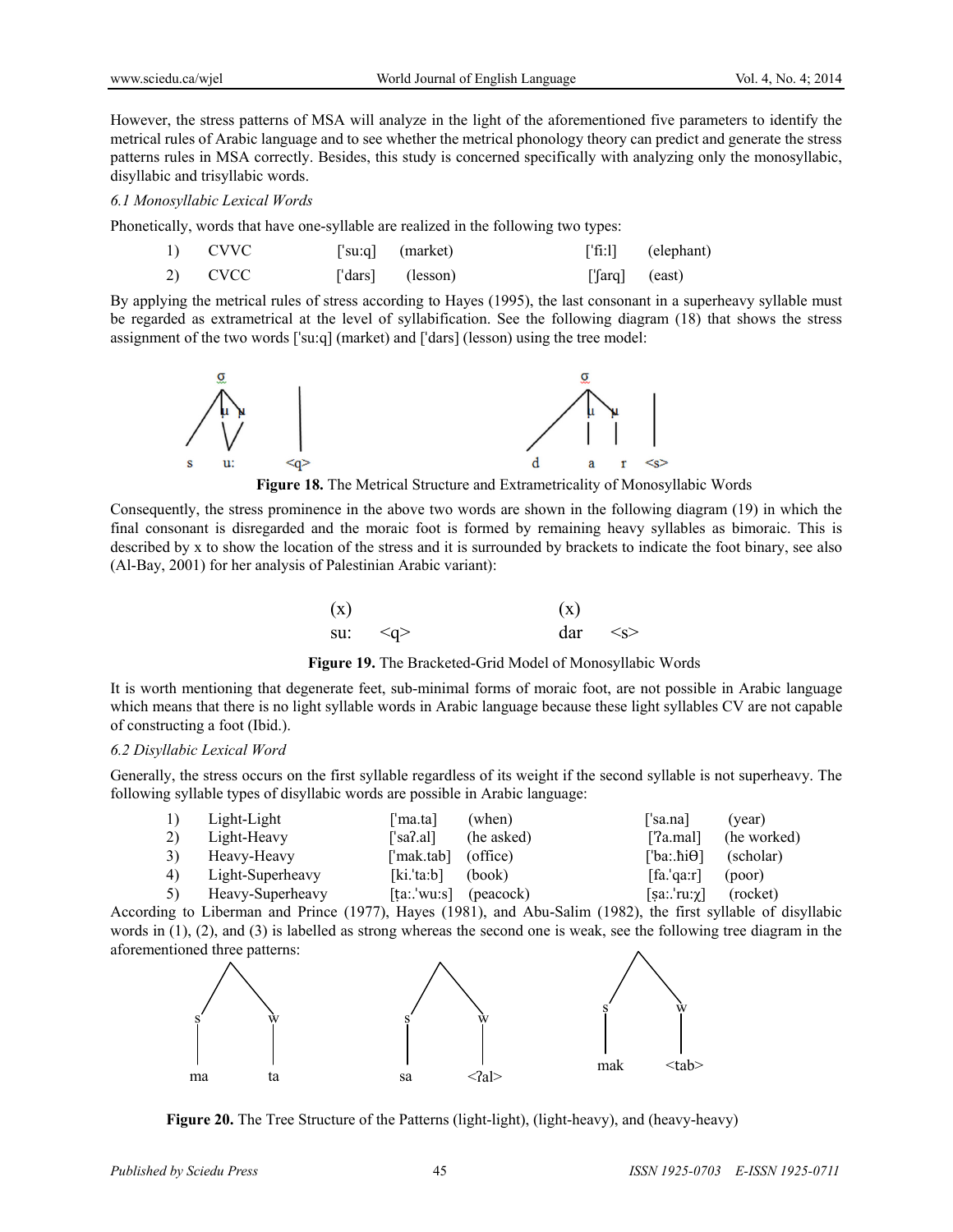As for patterns (4) and (5), the right node is regarded as strong only if it is superheavy, i.e., it branches Liberman and Prince (1977), see the following diagram respectively:



**Figure 21.** The Tree Structure of the Patterns (light-Superheavy) and (heavy-superheavy)

It is important to analyze the above groups in terms of principles and parameters of metrical phonology concerning foot construction, word layer construction (End Rule Right) and extrametricality. For the purpose of this study, the symbols ( $\circ$ ), (-), and (=) are used for light, heavy and superheavy syllables respectively. First of all, as for the pattern light-light in (1), the pair of light syllables are formed by a moraic foot and hence the stress occurs on the first mora by applying trochaic rule, i.e., first syllable of ['mata], this can be described where in (a)  $(x)$  means strong and (.) means weak syllable which are surrounded by parentheses to show the foot boundary and (b) bracketed- grid model.:

|     | (a)       | (b)      |           |
|-----|-----------|----------|-----------|
|     |           | X        | Line 2    |
| (x) |           | (x)      | Line 1    |
|     |           | (x<br>X) | Line 0    |
| (x) | $\cdot$ . | U<br>U   | syllables |
| ma  | ta        | ta<br>ma |           |

**Figure 22.** The Bracketed-Grid Structure of Stress Assignment in the Word [ma.ta]

As regarding the second group light-heavy and third group heavy-heavy in (2) and (3) respectively, both those two words end with heavy syllable which must be treated as light rather than heavy to eliminate the possibility of having stressed in final position . Hence, this can be done by considering the final consonant as extrametrical in (2) and the final syllable as extrametrical in (3), then binary foot with prominence on the first syllable, i.e., left-headed foot (Abu-Salim, 1980; Al-Bay, 2002), see the following:

| X  |     |       | X   |             | Line 2    |  |
|----|-----|-------|-----|-------------|-----------|--|
| (x |     |       | (X  |             | Line 1    |  |
| (X | X)  | < l > | (x) | $<$ tab $>$ | Line 0    |  |
| U  |     |       |     |             | syllables |  |
| sa | ?al |       | mak | tab         |           |  |

**Figure 23.** The Bracketed-grid Structure of Stress Assignment in the Words [sa.ʔal] and [mak.tab]

Gradually, the last two groups light-superheavy and heavy-superheavy in (4) and (5) respectively, According to Hayes (1995, 126), "final C in CCXC is not syllabified at the initial stage: CVXC is analyzed as heavy syllable + stray consonant, while CVC is nalyzed as light syllable + extrametrical consonant", see the following:

# CVX.C

 $CV < C$ 

Consequently, the last consonant in the two words [kita:b] and [ṭa:wu:s] is regarded as extrametrical to protect final foot from foot extrametricality, i.e., prevent the rightmost foot to be peripheral (Hogg and McCully, 1987). As for the word [kita:b], the first light syllable is skipped over by the rule priority clause principle which is used when there is a light syllable followed by heavy syllable to enforce strong prohibition on degenerate feet (Hayes, 1995), see the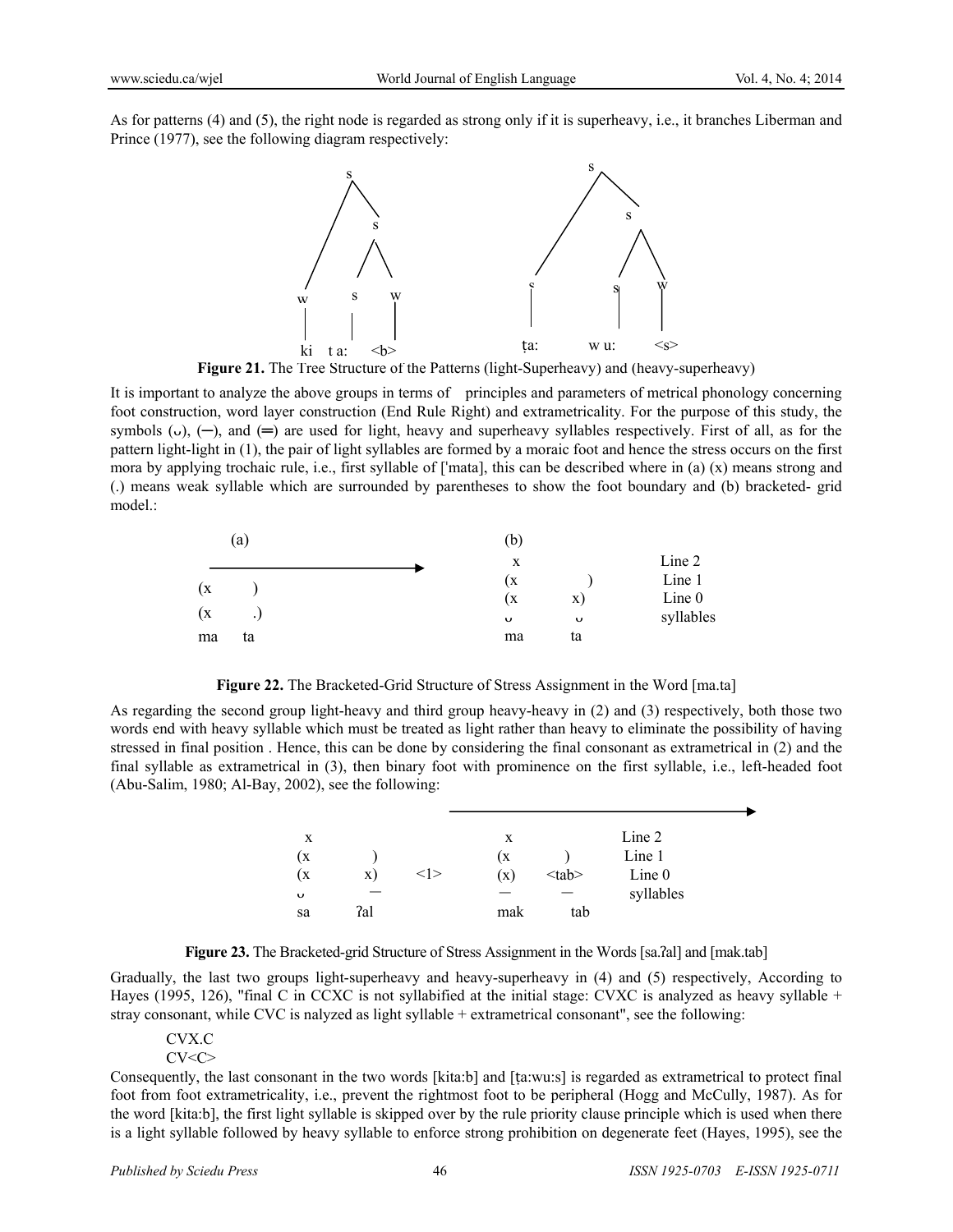following:

|    | X    |   |     | X             | Line 2    |
|----|------|---|-----|---------------|-----------|
|    | X)   |   |     | X)            | Line 1    |
| X  | (x)  | > | (x) | (x)<br>$<_S>$ | Line 0    |
| U  | $=$  |   |     | $=$           | syllables |
| ki | ta:b |   | ta: | wu:s          |           |

**Figure 24.** The Bracketed-grid Structure of Stress Assignment in the Words [kita:b] and [ṭa:.wa:s] To sum up, the stress patterns in MSA disyllabic words are summarized in Table (2) below:

**Table 2.** Primary Stress Patterns in MSA Disyllabic Lexical Words

| Word pattern     | Primary       | <b>Metrical Rules</b>                     | Examples    |
|------------------|---------------|-------------------------------------------|-------------|
|                  | <b>Stress</b> |                                           |             |
|                  | Location      |                                           |             |
| 'Light-light     | Initially     | Form a moraic foot over the two           | [ˈma.ta]    |
|                  |               | light syllables with initial prominence   | (when)      |
| 'Light-heavy     | Initially     | -Mark final consonant Extrametrical       | [ˈsa.ʔal]   |
|                  |               | - Construct two moraic feet from          | (he asked)  |
|                  |               | left-to-right                             |             |
| 'Heavy-heavy     | Initially     | -Mark final syllable Extrametrical.       | [ˈmak.tab]  |
|                  |               | -- construct a moraic foot over the first | (office)    |
|                  |               | heavy syllable.                           |             |
| Light-superheavy | Finally       | -Mark final consonant extrametrical.      | [ki.'ta:b]  |
|                  |               | -Apply Priority Clause Principle (Skip)   | (book)      |
|                  |               | over first light syllable).               |             |
|                  |               | -Construct a foot over the second         |             |
|                  |               | Syllable.                                 |             |
|                  |               | -Apply End Rule Right.                    |             |
| Heavy-superheavy | Finally       | -Mark final consonant Extrametrical.      | [ta:.'wu:s] |
|                  |               | -Construct two moraic feet from           | (peacock)   |
|                  |               | left-to-right.                            |             |
|                  |               | -Apply End Rule Right.                    |             |

It seems throughout looking at the stress patterns of disyllabic words in MSA, the metrical theory can predict and generate the correct stress assignment in MSA disyllabic words: stress the ultimate if it is superheavy after performing consonant extrametricality and end rule right otherwise stress the penultimate after performing the consonant extrametricality in the pattern (light-heavy) and syllable extrametricality in the pattern (heavy-heavy) **.** 

# *6.3 Trisyllabic Lexical words*

The following syllable types of disyllabic words are possible in Arabic language:

|    | 1. Light-light-light      | ['ka. ta. ba] (he wrote)                                | ['da. ra. sa] (he studied)                                                 |
|----|---------------------------|---------------------------------------------------------|----------------------------------------------------------------------------|
|    | 2. Heavy-light-heavy      | $[\text{Ta:} \ldots \text{In} \text{un}]$ (a scientist) | ['na: .dʒi. hun ] (successful)                                             |
|    | 3. Heavy-light-light      | [ $'$ mad. ra. sa] (school)                             | ['mas. da. ba] (banquet)                                                   |
| 4. | Light-light-heavy         | ['da. ra. sat ] (she studied)                           | $\lceil d \, \text{a} \rceil$ a. sat $\lceil \, \text{b} \rceil$ (she sit) |
|    | 5. Light-heavy-heavy      | $[wa$ 'zi: run] (minister)                              | [wu.'fu:.dun] (delegations)                                                |
|    | 6. Light-heavy-superheavy | [di. ra: $.\text{sat}$ ] (studies)                      | $[ba. sa: 'ti:n]$ (orchards)                                               |
|    | 7. Heavy-light-superheavy |                                                         | [Sa: . mi . la:t] (workers (fem.)                                          |
| 8. | Light-light-superheavy    | [ta. ma. $\Theta$ i:l ] (status)                        | [sa. na. di:q] (boxes)                                                     |

In the light of the principles and patterns of metrical phonology, the accurate analysis of the aforementioned patterns as follows:

| Pattern (1): Light-light-light $\cup \cup$ |  | ['ka. ta. ba] (he wrote) |  |
|--------------------------------------------|--|--------------------------|--|
|--------------------------------------------|--|--------------------------|--|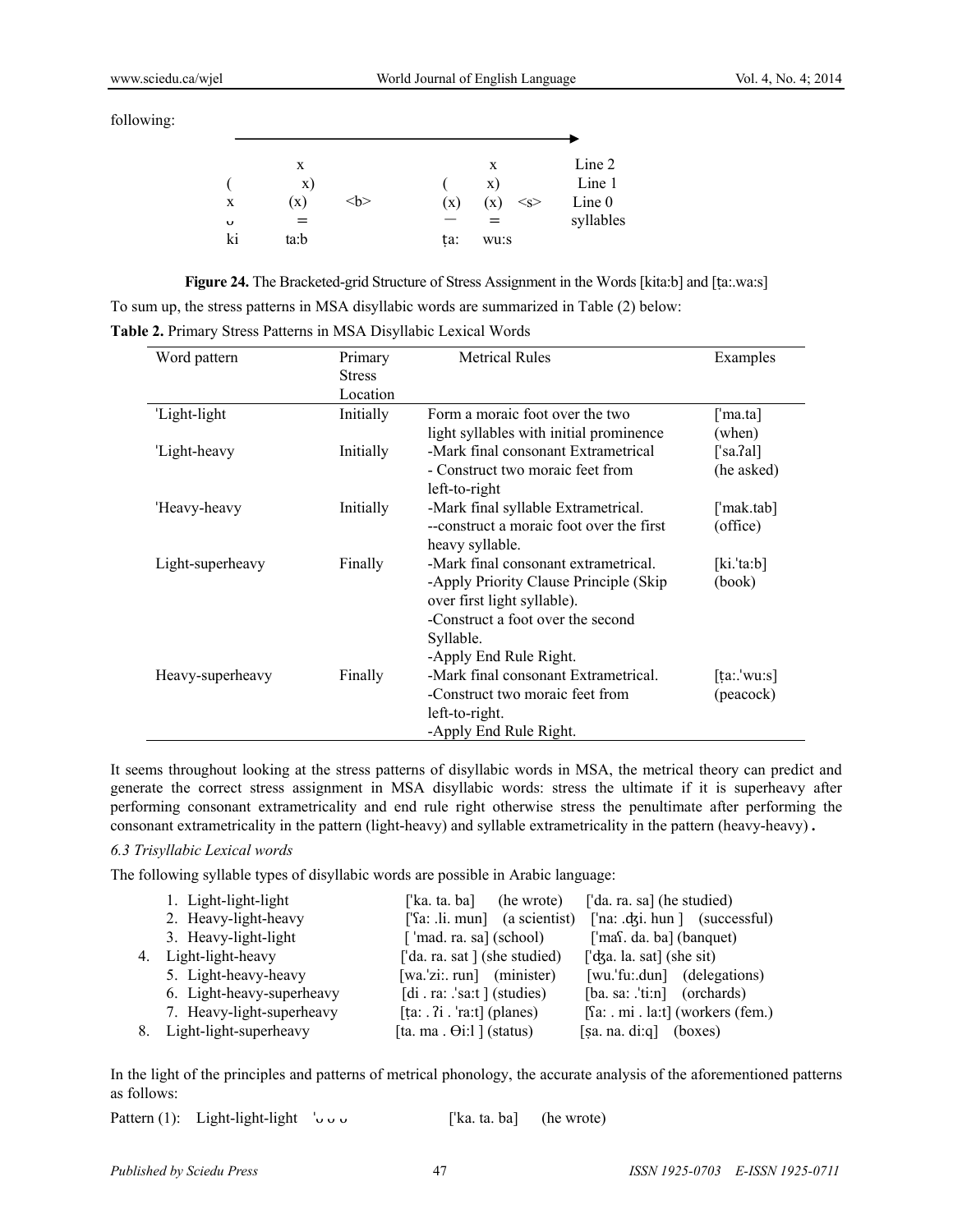Scanning from the left-to-right, the moraic feet is formed over the first two light syllables and then the final light syllable marked as extrametrical with initial stress on the first syllable:



Figure 25. The Metrical Structure of Stress Assignment in the Word ['ka. ta. ba]

Pattern (2): Heavy-light-heavy  $-\frac{1}{2}$   $-\frac{1}{2}$  ['sa: .li. mun] (a scientist)

In applying the metrical rules on the above pattern, we must start marking the last consonant as extrametrical and forming the moraic feet from left-to-right over the first heavy syllable and the last two light syllables with primary stress on the first syllable, see the following:



**Figure 26.** The Metrical Structure of Stress Assignment in the Word ['fa: .li. mun]

Pattern (3): Heavy- light-light  $\vdash \circ \circ$  [ 'mad. ra. sa] (school)

Analyzing these words according to metrical stress rules, it is noticed that there are two moraic feet are formed starting from left-to-right in the above pattern: the first one over the first heavy syllable and the second one over the two light syllables and the stress occurs on the first syllable after applying foot extrametricality as follows:



Figure 27. The Metrical Structure of Stress Assignment in the Word ['mad. ra. sa]

Pattern (4): Light-light-heavy ['da. ra. sat ] (she studied)

The metrical rules applied on pattern (5) as the moraic feet is formed over the first two light syllables and then construct the final syllable as extrametrical with initial stress on the first syllable:



**Figure 28.** The Metrical Structure of Stress Assignment in the Word ['mad. ra. sa]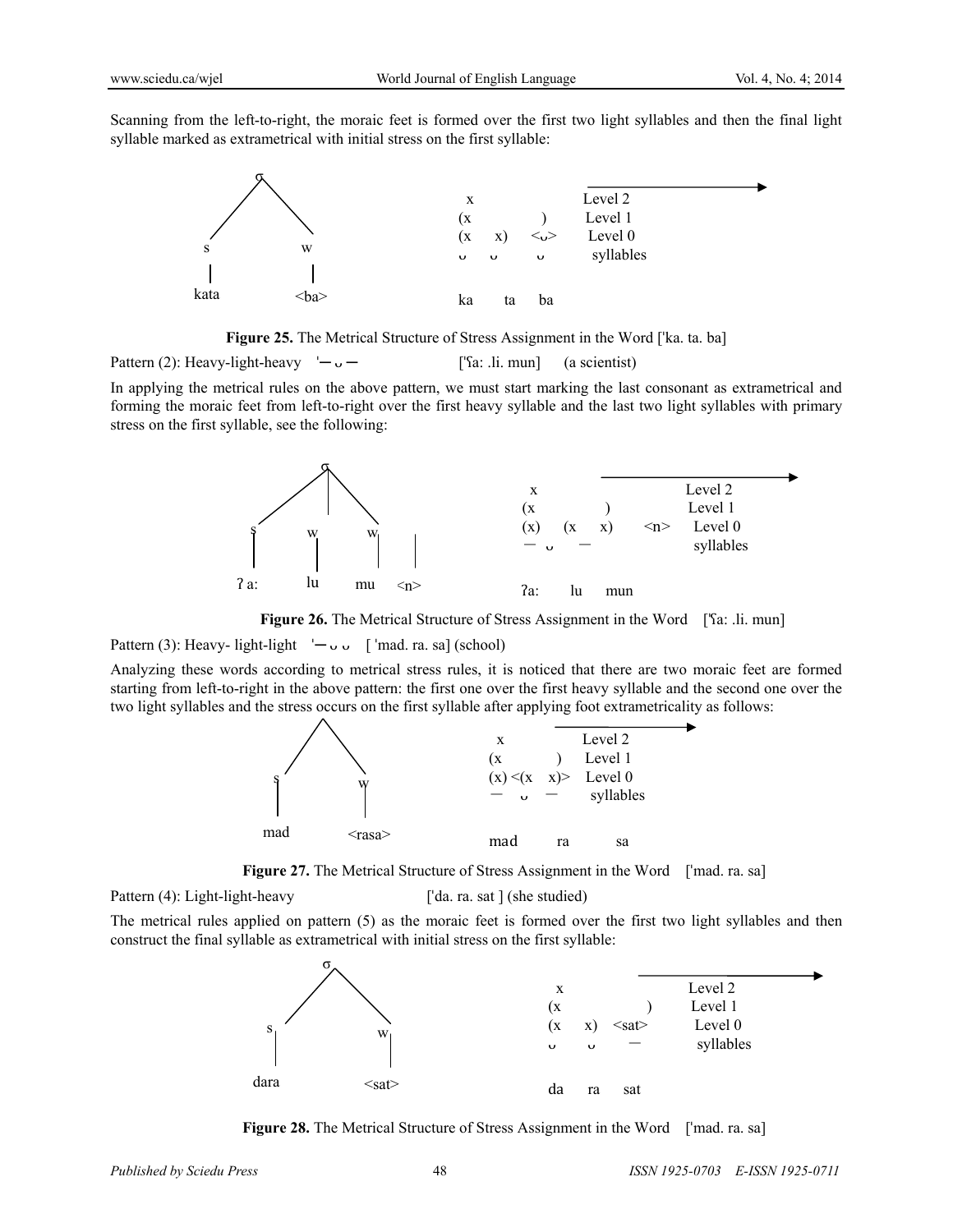Pattern (5): Light-heavy-heavy  $\cup$  ' $\leftarrow$  [wa.'zi:. run] (minister)

We can notice that stress occurs on the second syllable since the ultimate is not superheavy. This can be illustrated by marking the final syllable as extrametrical and then applying end rule right. with moraic foot over the second heavy syllable. As for the first light syllable, it is skipped over by the special priority clause principle since it is followed by heavy syllable to enforce strong prohibition on degenerate feet (Hayes, 1995), see the following:



**Figure 29.** The Metrical Structure of Stress Assignment in the Word [wa.'zi:. run]

Patten (6): Light-heavy-superheavy  $\cup$  —  $=$  [di . ra: .'sa:t ] (studies)

We can see the stress occurs on the final superheavy syllable where the last consonant is marked as extrametrical to prevent foot extrametrical. Scanning the word from left to right, the initial light syllable cannot construct foot itself so it is skipped according to the rule of priority clause principle since it is followed by heavy syllable and one moraic feet formed over the second heavy syllable and the other one over the last heavy syllable. Primary stress occurs on the ultimate syllable after applying end rule right, see the following:



**Figure 30.** The Metrical Structure of Stress Assignment in the Word [di . ra: .<sup>'s</sup>a:t]

Pattern (7): Heavy-light- superheavy  $-\sqrt{ } =$  [ta: . ?i . 'ra:t] (planes)

In the above pattern, the final consonant in the last syllable marked as extrametrical and then applying the stress on the ultimate syllable by end rule right. Scanning from the left-to-right, the word is parsed into moraic feet starting from the first heavy syllable and then the parsing is stopped as there is a light syllable which is must be skipped by the rule of priority clause principle since it cannot construct a moraic feet. The parsing resumes to form another moraic feet over the last superheavy syllable as follows:



**Figure 31.** The Metrical Structure of Stress Assignment in the Word [ta: . ʔi . ˈraːt] Pattern (8): Light-light-superheavy  $\cup \cup =$  [ta. ma. ' $\Theta$ i:l ] (status)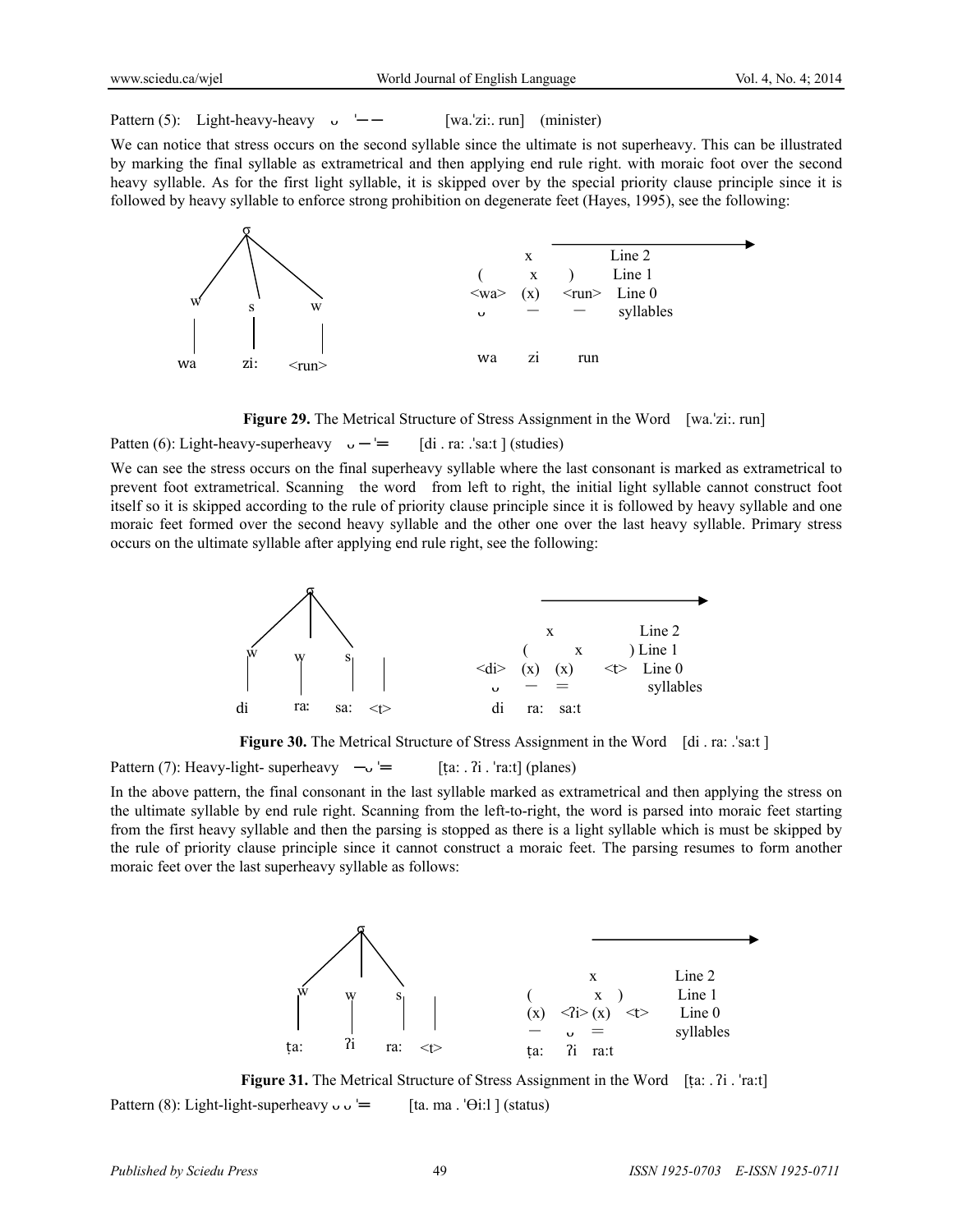Starting from the left-to-right, the first moraic feet is formed over the first two light syllables and then the second one begins with the single heavy syllable as the final consonant is marked as extrametrical to protect foot extrametrical with prominence on the ultimate syllable by applying the end rule right:



**Figure 32**. The Metrical Structure of Stress Assignment in the Word [ta. ma .ˈӨi:l ]

The following Table (3) summarizes the stress patterns rules of Trisyllablic words in MSA in the light of MPT: **Table 3.** Primary Stress Patterns in MSA Trisyllablic Lexical words

| <b>Word Pattern</b>                          | Location of           | <b>Metrical Rules</b>                         | Examples              |
|----------------------------------------------|-----------------------|-----------------------------------------------|-----------------------|
|                                              | <b>Primary Stress</b> |                                               |                       |
| ່ບ ບ ບ                                       | Initially             | -Final $\upsilon$ extrametrical.              | ['ka. ta. ba]         |
|                                              |                       | -Moraic foot over the first two syllables     | (he wrote)            |
|                                              | Initially             | -Final consonant extrametrical.               | $[$ 'fa:.li.mun]      |
|                                              |                       | - Moriac feet from left-to-right.             | (a scientist)         |
| $\overline{u}$                               | Initially             | -Foot construction from left-to-right.        | ['mad. ra. sa]        |
|                                              |                       | -foot extrametricality.                       | (school)              |
| ່∪ ∪ —                                       | Initially             | -Final syllable extrametrical.                | ['da. ra. sat ]       |
|                                              |                       | --Moriac feet from left-to-right.             | (she studied)         |
|                                              | Medially              | -Final syllable extrametrical.                | $[wa$ 'zi: run]       |
|                                              |                       | -First $\circ$ skipped over                   | (minister)            |
|                                              |                       | -moraic foot over the second heavy syllables. |                       |
|                                              |                       | -End rule right.                              |                       |
|                                              | Finally               | -Final consonant extrametrical.               | [di. ra.: 'sa:t]      |
|                                              |                       | -First $\cup$ skipped over.                   | (studies)             |
|                                              |                       | -foot construction over the second heavy      |                       |
|                                              |                       | Syllable and the last heavy syllable.         |                       |
|                                              |                       | -End rule right                               |                       |
| - '≕                                         | Finally               | -Final consonant extrametrical.               | $[$ ta: .?i . 'ra:t]  |
|                                              |                       | -Moriac feet from left-to-right               | (planes)              |
|                                              |                       | -Second syllable is skipped over by priority  |                       |
|                                              |                       | Clause principle.                             |                       |
|                                              |                       | -End rule right                               |                       |
| $\overline{u}$ $\overline{u}$ $\overline{v}$ | Finally               | Final consonant extrametrical.                | [ta. Ma $\Theta$ i:1] |
|                                              |                       | -Moraic feet from left-to-right.              | (status)              |
|                                              |                       | -End rule right.                              |                       |

After applying the metrical rules on the stress patterns rules of trisyllabic words, the metrical rules can predict and generate the stress rules in MSA in which the final superheavy attracts stress after applying consonant extrametricality and end rule right. If the final syllable is not superheavy, the penultimate attracts stress if it is heavy through considering the final syllable as extrametrical, otherwise the antepenultimate is stressed after applying one of the three kinds of extrametrical, i.e., either consonant extrametrical or syllable extrametrical or foot extrametrical.

# **7. Conclusions**

In this analysis, the researcher has investigated the stress patterns rules of MSA in terms of metrical phonology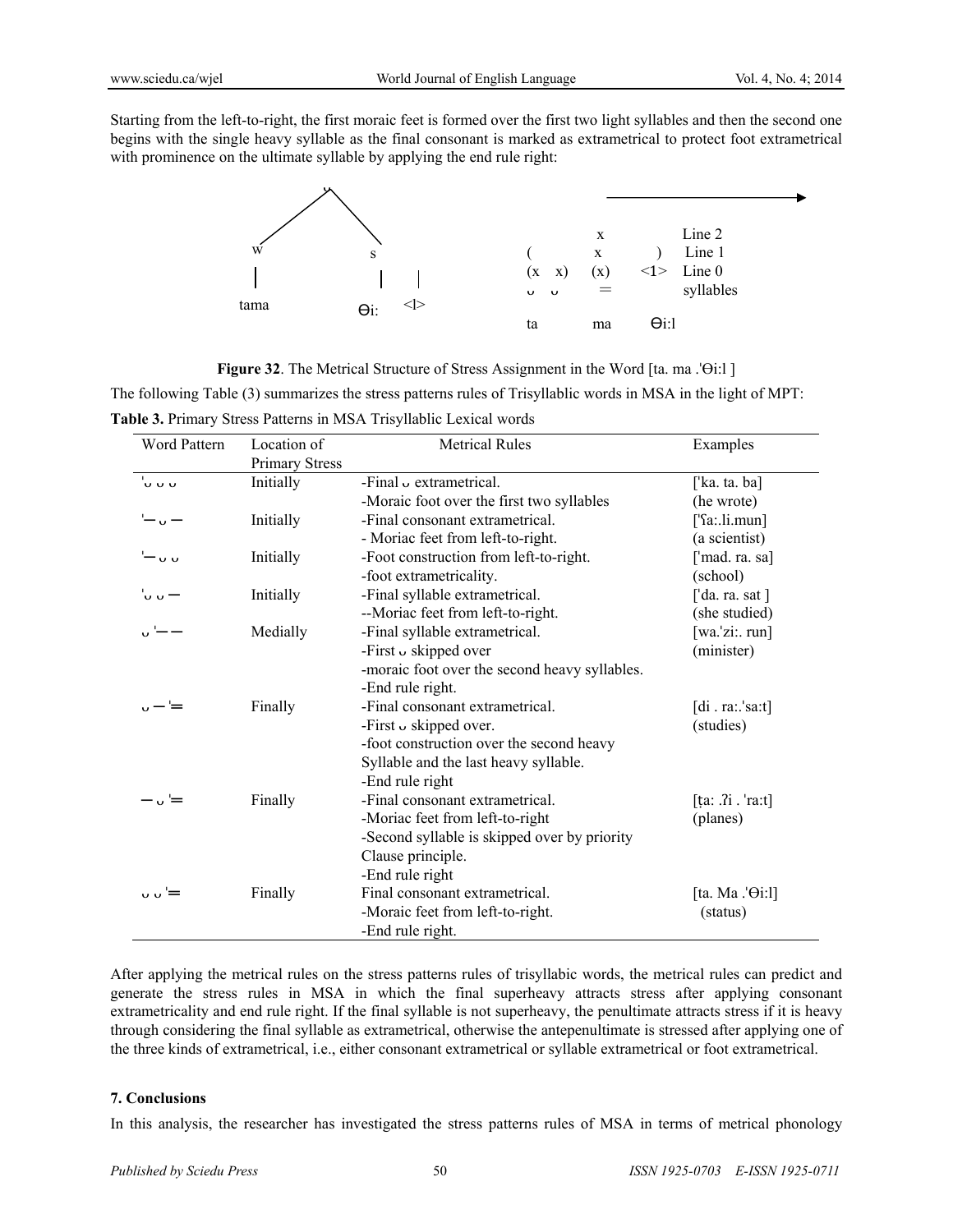theory. It is noticed that this theory can predict and account for primary stress assignment of lexical words specifically monosyllabic, disyllabic and trisyllabic words in MSA by adopting numerous rules like extrametricality, end rule right , and priority clause principle. Besides, tree and grid models are used to represent the stress in two ways in which the first one is used to show the hierarchal structure of the prosodic word whereas the second one is used to show the prosodic structure in relation to stress assignment in MSA, i.e., the prominence of the stressed syllable. However, the major conclusions of this study are summarized as follows:

1)MSA is a quantity-sensitive language which is based on syllable weight to assign stress location. Heavy syllables assign two moras to (cvc) and (cvv) in non-final position whereas superheavy syllables assign two moras in word-finally and non-finally position.

2)All feet in MSA are maximally binary which are called moraic trochees and degenerate feet are not allowed in MSA. Feet parsing of the word in MSA begins from the left-to-right and we start represent syllable weight from the final syllable until we reach the first.

3)Extrametricality can be applied on segmental and prosodic level in MSA. On the segmental level, the consonant is marked extrametrical to obtain the correct stress placement or on the prosodic level the whole syllable or foot may be marked as extrametrical in order to account for the location primary stress.

4) The metrical rules of disyllabic words indicate that ultimate syllable attracts stress if it is superheavy after performing consonant extrametricality and end rule right otherwise stress the penultimate after performing the consonant extrametricality in the pattern (light-heavy) and syllable extrametricality in the pattern (heavy-heavy) . In trisyllabic words, the final superheavy attracts stress after applying consonant extrametricality and end rule right. If the final syllable is not superheavy, the penultimate attracts stress if it is heavy through considering the final syllable as extrametrical, otherwise the antepenultimate is stressed after applying one of the three kinds of extrametrical, i.e., either consonant extrametrical or syllable extrametrical or foot extrametrical.

# **References**

Abdo, D. (1969). *On Stress and Arabic Phonology: A Generative Approach*. Khayats: Beirut.

- Abu-Mansour, M. (1990). Epenthesis, Gemination and Syllable Structure. *Perspectives on Arabic Linguistics*, *72*(2), 167-125. http://dx.doi.org/10.1075/cilt.72.10abu
- Abu-Salim, I. (1980). *A Reanalysis of Some Aspects of Arabic Phonology: A Metrical Approach*. Unpublished Doctoral Thesis, University of Illinois, Urbana: Illinois.
- AL-Abdely, A. (2011). Stress Patterns in an Iraqi Arabic Variant: A metrical Approach. *AL-Anbar Journal of Education*, *5*, 379-402.
- Al-Anani, S., & May, D. (1978). The Phonological Structure of the Syllable in Arabic. In Al-Anani, S. (Ed.), *Readings in Arabic Linguistics* (113-125). Indiana University: Bloomington.
- Al-Bay, N. (2001). *Some aspects of A Palestinian Arabic variant and Standard English Stress Patterns: A Metrical Approach*, Unpublished Master thesis . University of Jordan : Amman.
- AL-Jarrah, S. Rasheed (2002). *An Optimality-Theoretic Analysis of Stress in the English of Native Arabic Speakers*, Unpublished Doctoral Thesis. University of Ball State, Muncie:Indiana.
- Al-Moosawy, M. (2007). *Ailmulaswaatul Aughawyia*. Baghdad: Daar Alkutub Al-a'lmeea.
- Al-Sulaimaan, M. Misbah. (1986). A Study of Stress Patterns in English and Modern standard Arabic. Unpublished Master Thesis. University of Mosul: Iraq.
- Archibald, J. (1993). *Language Learnability and L2 Phonology: the acquisition of metrical Parameters*. London: Kluwer Academic publishers. http://dx.doi.org/10.1007/978-94-011-2056-2
- Bishr, K. (1975). *Ailmulughatil Aaam: Al-Aswaat*. Egypt: Daar Almaarif.
- Bradly, S. (1996). *Metrical Phonology and SLA*. Bakersfield Convention Center: Bakersfield.

Chomsky, N., & Halle, M. (1968). *The Sound Pattern of English*. New York: Harper & Row Publishers.

Clark, J., & Yallop, C. (1990). *An Introduction to Phonetics and Phonology*. Uk: Blackwell Publishers.

Davenport, M., & Durham , H. (1998). *Introducing Phonetics and Phonology*. London: Arnold.

Dresher, B. E., & Kaye, J. (1990). A Computational Leraning Model for Metrical Phonology. *Cognition*, *34*, 137-195.